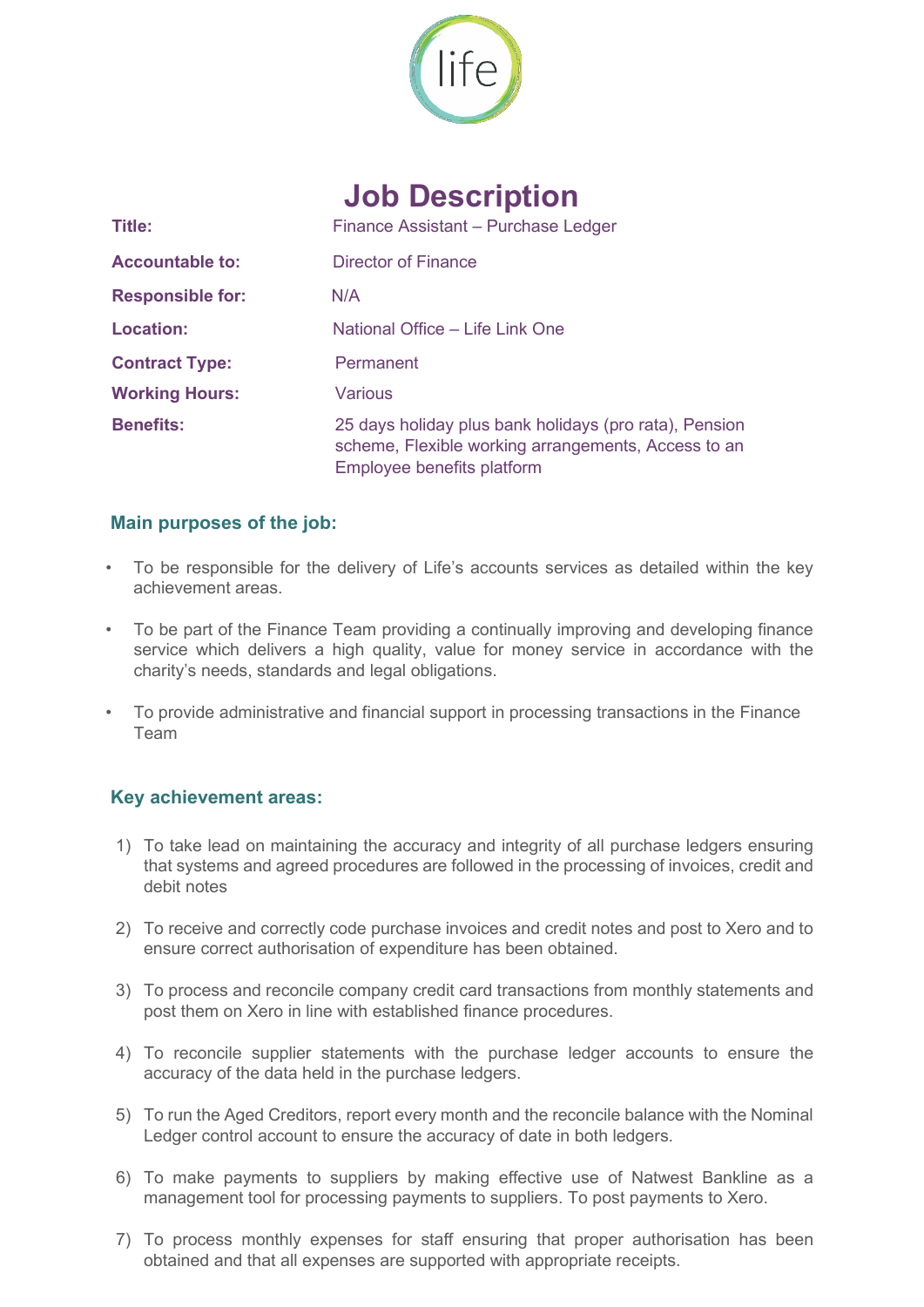- 8) To check that monthly payroll information is processed accurately, confidentially and timely. In conjunction with the Senior Administrator to ensure that payroll and pension submission deadlines are met always.
- 9) To maintain a proper and effective filing system for invoices and all supporting documents so that is easy and quick to locate information
- 10) To check and match all invoices against purchase orders for accuracy of amounts. Review trade creditors list from Xero for completeness for invoices and payments, correcting errors and obtaining missing information.
- 11) To accurately use intercompany control accounts to record or post transactions that relate to other ledgers.
- 12) To maintain personal and professional development to meet the changing demands of the job.
- 13) Undertake any other duties that are essential to the job role.
- 14) Abide by and take responsibility for the implementation of LIFE's Equality Policy in all aspects of service delivery and working practice. Contribute positively to identifying and developing service improvements which respond to equality and diversity issues.

#### **Safeguarding Children & Adults at Risk of Harm:**

- Safeguarding is everyone's responsibility and all employees are required to act in such a way that at all times safeguards the health and wellbeing of children and adults at harm of risk.
- Familiarisation with, and adherence to, the appropriate organisational Safeguarding policies and any associated guidance is an essential requirements of all employees as is participation in related mandatory/statutory training.
- All employees must ensure that they understand and act in accordance with this clause. If you do not understand exactly how this clause relates to you personally, then you must seek clarification from your immediate line manager as a matter of urgency.
- Equally, all managers have a responsibility to ensure that their team members understand their individual responsibilities with regards to Safeguarding Children and Adults at Harm of Risk.

#### **Personal responsibilities:**

- The post holder must assume responsibility for their own professional and personal development (supported by Life where appropriate) to ensure their continuing competence to deliver Life's requirements.
- A key component of development is being fully aware of regulatory and legal requirements impacting on operational services and ensuring that all staff within those services are aware of and deliver their individual responsibilities

### **Corporate behaviours:**

#### **All staff are expected to:**

- Work towards the charity's aims and objectives, and uphold it's vision and mission
- Demonstrate respect for others and value diversity
- Act responsibly regarding the health and safety of themselves and others
- Focus on the client and customer, both internally and externally, at all times
- Make an active contribution to develop the service
- Learn from, and share experience and knowledge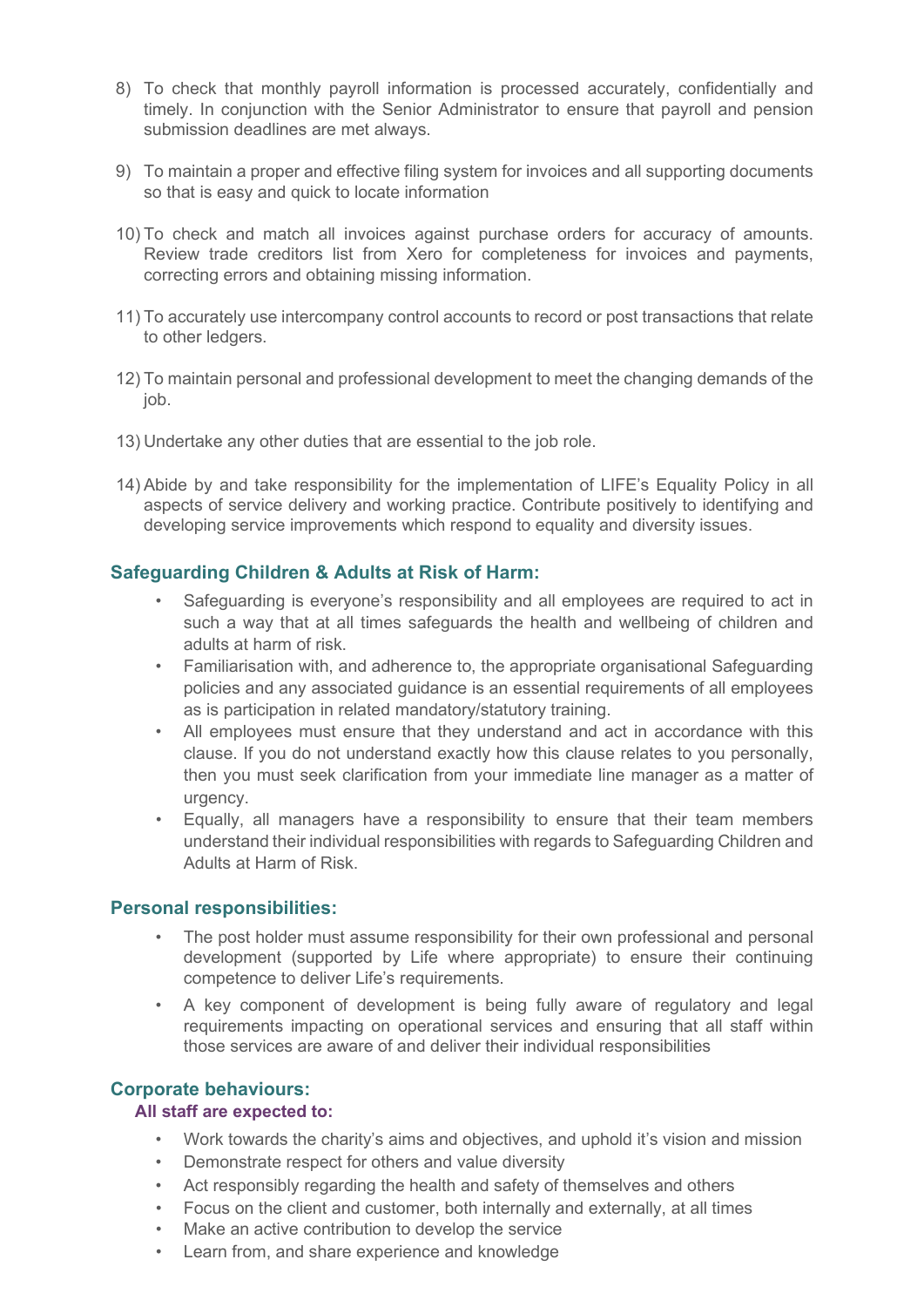- Keep others informed of issues of importance and relevance
- Consciously review mistakes and successes to improve performance
- Act as an ambassador for the charity and always maintain professional standards
- Use discretion and sensitivity and be aware of issues requiring total customer confidentiality
- Demonstrate a flexible approach to their work
- Abide by and take responsibility for the obtaining, storage, processing and sharing of any personal data within the meaning of the General Data Protection Regulations 2018 and as defined in the relevant Life policies for all aspects of service delivery and working practice, paying particular attention to the protection of personal information in any form and by whatever means it is accessed by you.

In addition, all managers and supervisors will be expected to:

- Value and recognise ideas and the contribution of all team members
- Coach individuals to perform to the best of their ability
- Delegate work to develop individuals in their roles and realise their potential
- Provide support, feedback and guidance to all team members and encourage their team to achieve work/personal life balance

This job description is not necessarily an exhaustive list of duties but is intended to reflect a range of duties the post holder will perform. The job description will be reviewed regularly and may be changed in consultation with the post holder.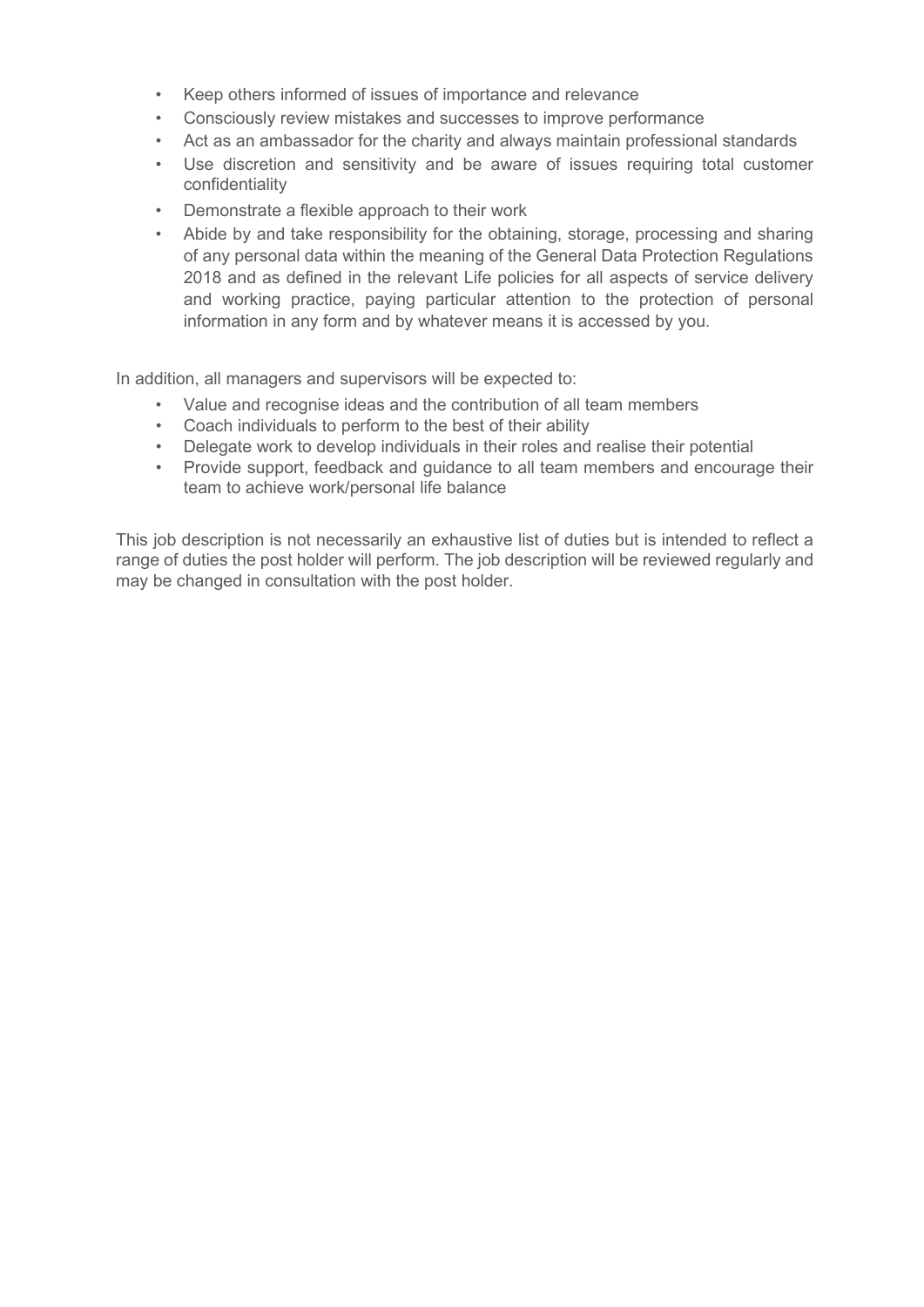## **Post title: Finance Assistant – Purchase Ledger**

| <b>Personal skill characteristics</b>                                                                              | <b>Essential</b><br>(Tick) | <b>Desirable</b><br>(Tick) |
|--------------------------------------------------------------------------------------------------------------------|----------------------------|----------------------------|
| <b>Communication</b>                                                                                               |                            |                            |
| Communicates effectively and openly at all levels.                                                                 | $\checkmark$               |                            |
| Good verbal and written communication skills.                                                                      | ✓                          |                            |
| Experience of communicating effectively with customers to<br>identify their needs, preferences and demands.        | ✓                          |                            |
| <b>Business Management / Service Delivery</b>                                                                      |                            |                            |
| Experience in the delivery of central finance, administrative and<br>other support services                        | $\checkmark$               |                            |
| An understanding of principles of budgetary control                                                                |                            | ✓                          |
| Knowledge and understanding of performance based<br>management in a customer focused service organisation.         |                            | ✓                          |
| <b>Experience / Knowledge / Qualifications</b>                                                                     |                            |                            |
| Proven experience of working within a charity in a similar role                                                    |                            | $\checkmark$               |
| A good level of literacy and numeracy.                                                                             | $\checkmark$               |                            |
| Proven experience of working within finance, facilities<br>management and corporate service environment.           |                            | ✓                          |
| AAT or equivalent qualification                                                                                    |                            | ✓                          |
| A good working knowledge of Xero accounting system                                                                 | $\checkmark$               |                            |
| Working knowledge of all Microsoft Office applications                                                             | ✓                          |                            |
| Understanding of corporate procurement process                                                                     | $\checkmark$               |                            |
| <b>Personal</b>                                                                                                    |                            |                            |
| Committed to the vision, mission and values of the charity                                                         | ✓                          |                            |
| Commitment to quality, customer service, best practice and<br>best value in all aspects of the charity's operation | ✓                          |                            |
| Ability to work with people at all levels                                                                          | ✓                          |                            |
| Positive outlook and approachable personality                                                                      | ✓                          |                            |
| Ability to work on own initiative                                                                                  | ✓                          |                            |
| Handles pressure of meeting deadlines and supports others<br>where possible                                        | ✓                          |                            |
| Ability to prioritise workload and plan time                                                                       | ✓                          |                            |
| Commitment to own personal and professional development                                                            | ✓                          |                            |
| Ability to motivate others and work as part of a team                                                              | ✓                          |                            |